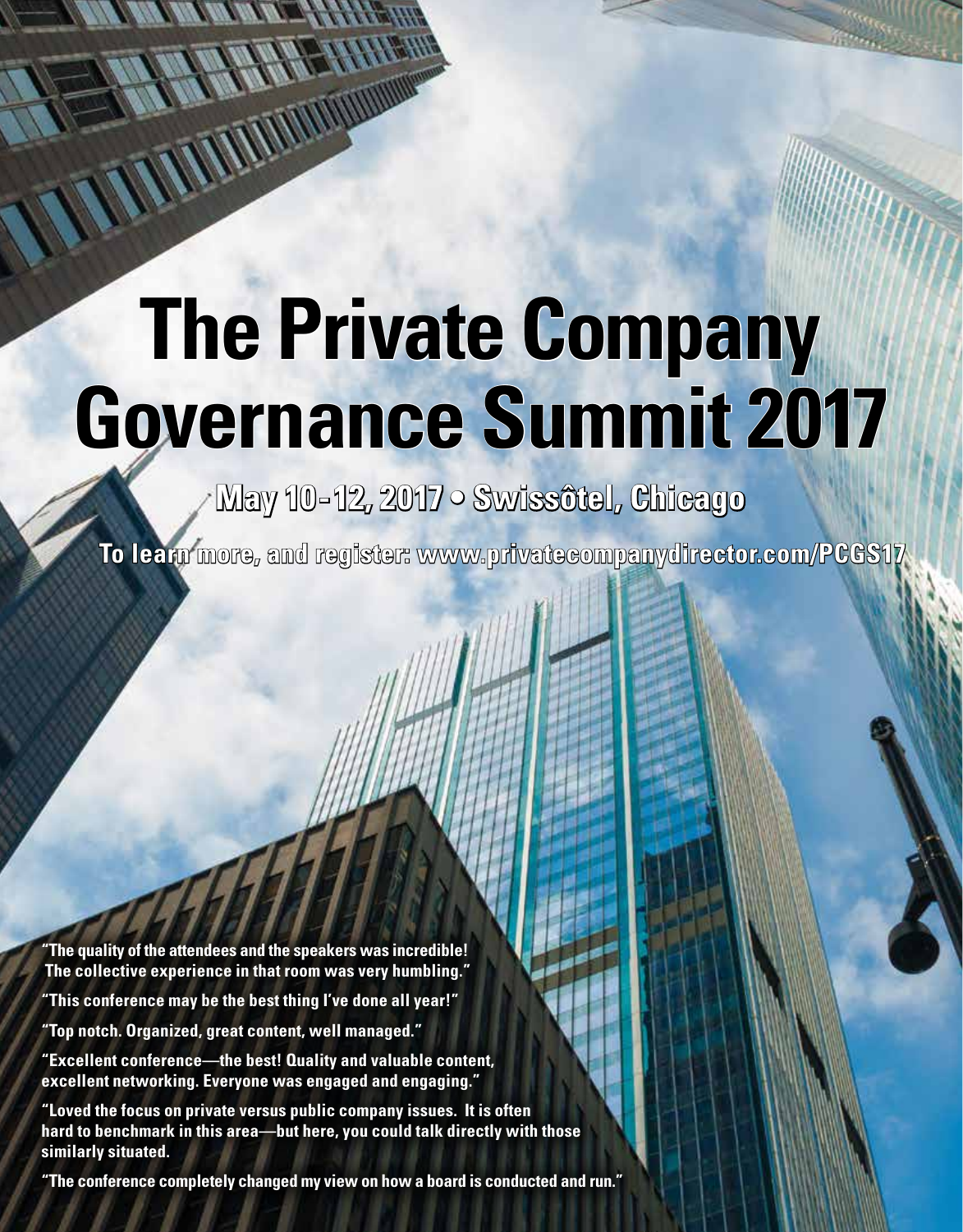# **CONFIRMED SPEAKERS**



**Paul C. Darley** Chairman, CEO & President, W.S. Darley & Co.



**Cheryl Mayberry McKissack** Chief Executive Officer, Nia Enterprises, LLC; Director, PrivateBanc Corp, Deluxe Corporation



**Rajan Sheth** CEO and Chairman of the Board, Mead & Hunt Companies, Inc.



**Venita E. Fields** Partner, Pelham S2K Managers, LLC, and Director, Derry Enterprises, Inc.



**Dennis Chookaszian** Retired Chairman and CEO, CNA Insurance Companies



**Robin Letchinger** Chief Legal Officer, and former Director, Sasser Family Holdings, Inc.



**Jim McHugh** Director, Southworth International Group Inc. and Kennebec Technologies Inc.



**Kenneth Gorman** Senior Vice President, Power Construction Company. Chairman/ CEO, Power Wellness Management LLC



**Kiolbassa** President, Kiolbassa Provision Company Inc.



**David W. Juday** Director, and retired Chairman, IDEAL Industries Inc.



**Joanna Peters** Managing Principal, StratConGlobal, Inc.



**Charles E. Shepard** Board Member, Menasha Corporation







**Drew Everett** Chairman of the Board, Bush Brothers & Company

# **THE EVOLVING ROLE OF THE PRIVATE COMPANY BOARD**

#### The **Private Company Governance Summit**,

now in its fifth year, is the only national conference focused exclusively on the unique governance challenges of privatelyowned businesses, including closely-held companies, family-owned companies and private equity-owned companies.

### **Expert briefings on:**

- Getting Board Composition Right
- The Board's Role in CEO Succession and Talent **Oversight**
- Board Compensation: What and How Much?
- CyInterviewing Potential Directors
- Risk Management and the New Volatility
- Funding Growth and Shareholder Liquidity
- The board's role in talent oversight and development

#### **PREMIERE CONFERENCE PARTNER**



#### **GOLD CONFERENCE PARTNERS**



 $\left\langle \left| \cdot \right| \right\rangle$  korn ferry HayGroup

# **KIRKLAND & ELLIS LLP**

#### **SILVER CONFERENCE PARTNERS**





#### **BRONZE CONFERENCE PARTNERS**







### **SUPPORTING PARTNERS**

**↓**DiversifiedSearch

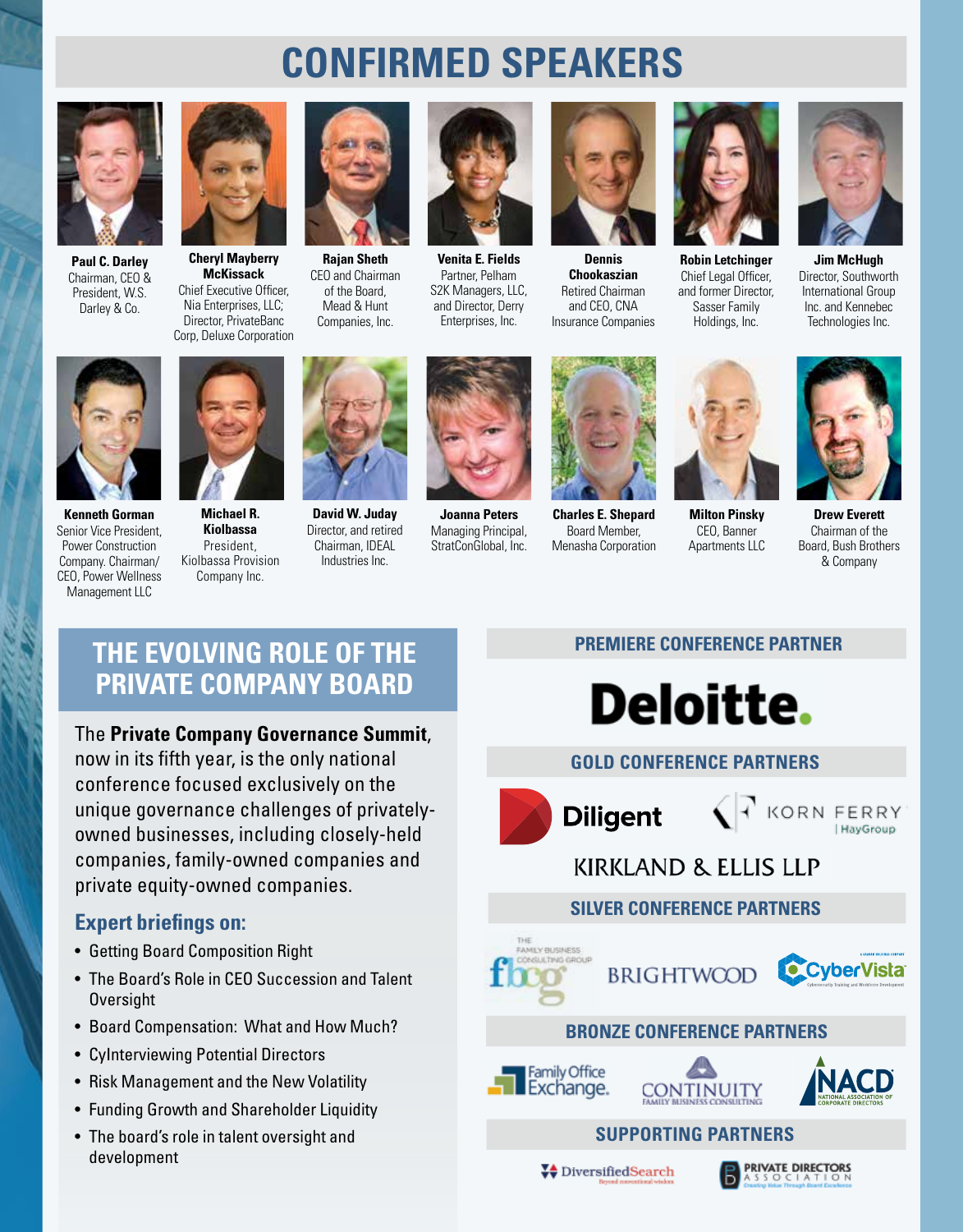# **CONFERENCE PROGRAM**

#### **WEDNESDAY, MAY 10, 2017**

**3-8 p.m. Registration Open**

#### **4-5:15 p.m. Preconference Session: Lessons on Starting and Building the Private Company Board**

Where do you start? A special session for owners/ shareholders of privately owned companies who are at the early stages of designing, launching or building a fiduciary or advisory board. The focus will be on best practices and the role of independent directors, and will feature case studies from companies that have exhibited best practices in private company governance—how they got started, how they evolved and where they are today.

**Speakers: Rajan Sheth**, CEO and Chairman of the Board, Mead & Hunt Companies, Inc.; **Kenneth Gorman**, Senior Vice President, Power Construction Company and Chairman/CEO, Power Wellness Management LLC, **Drew Everett**, Chairman of the Board, Bush Brothers & Company

**Moderator: Jennifer Pendergast,** Senior Consultant, The Family Business Consulting Group

**5:15-5:45 p.m. Networking Break**

#### **5:45-6:45 p.m. Opening Session: Getting the Composition of the Board Right**

Who should be asked to serve on your board? Do you currently have the right mix of directors? How do you calibrate the board to best serve a family or closely held business, while earning buyin from family members and shareholders? This session will look at evaluating and expanding the skillsets and brainpower that directors bring to the private board, building collegiality without groupthink, and the value that diversity (whether age, gender or ethnic) can bring.

**Speakers: Michael R. Kiolbassa**, President, Kiolbassa Provision Company, Inc.; **Robin Letchinger,** Chief Legal Officer, Sasser Family Holdings, Inc.; **David W. Juday**, Director, retired Chairman, IDEAL Industries Inc.

**Moderator: Dottie Schindlinger**, Vice President and Governance Technology Analyst, Diligent

#### **6:45-7:15 p.m. Keynote Interview: The Governance Journey**

An in-depth look at a private company's development of effective governance.

**7:15-9 p.m. Networking Reception & Buffet Dinner**

# **THURSDAY, MAY 11, 2017**

**7:30-8:30 a.m. Breakfast**

**8:30-8:45 a.m. Conference Introduction**

**Speaker: Deborah DeHaas**, National Managing Partner, Center for Board Effectiveness, Deloitte

#### **8:45-9:15 a.m. Keynote Interview: From Public to Private**

**Dennis Chookaszian**, Retired Chairman and CEO, CNA Insurance Companies

#### **9:15-9:30 a.m. Networking Break**

#### **9:30-10:30 a.m. Session: The Board's Role in CEO Succession and Talent Oversight**

In public companies, the board's principal role is often to hire and fire the CEO. In family-owned and closely held companies, a board can take the emotion and potential negative dynamics out of internal succession for the CEO or other senior roles, and help shareholders make collegial decisions on leadership change, whether within or outside the family. This session will also focus on the board's role in general talent oversight and development within the company, and its impact on family employment policies and procedures. **Speakers: Milton Pinsky,** CEO, Banner

Apartments LLC; **Charles E. Shepard**, Director, Menasha Corporation

**Moderator: Damien Dwin**, Co-CEO and Co-Founder, Brightwood Capital Advisors

#### **10:30-11 a.m. Networking Break**

#### **11 a.m.-12 noon Session: Board Compensation: What and how much?**

The biggest question on the minds of most owners and shareholders is: What do we pay directors? While there remains no national benchmark for director compensation (as there is with the filings of public companies), this session will bring together new data from DIRECTORS & BOARDS Magazine and other sources, to provide guidance for companies and directors on cash and non-cash compensation programs for internal and independent directors. **Speaker: Paul C. Darley**, Chairman, CEO and President, W.S. Darley & Co.

**Moderator: Daniel Moynihan**, Partner, Korn Ferry Hay Group

**12 noon-12:15 p.m. Networking Break**

#### **12:15-1:30 p.m. Lunch and Keynote Conversation CEO Conversation/Interview**

**Cheryl Mayberry McKissack**, Chief Executive Officer, Nia Enterprises, LLC; Director, PrivateBanc Corp, Deluxe Corporation

#### **1:30-3 p.m. Expert Briefings** *(Repeated Twice)*

- The Board's Role in Exponential Change, Innovation and Disruption
- Dealing with Related Party Transactions/ Conflicts of Interest
- Private Board Basics—From No Board to a Board: **Jim McHugh**, Director. Southworth International Group, Inc., Kennebec Technologies Inc.
- Family Enterprise Governance: **Sarah Hamilton**, Founder, Family Office Exchange
- Onboarding Independent Non-Family Directors
- Dealing with Non-Performing Directors
- Cybersecurity and the Board: **Simone Petrella**, Chief Cyberstrategy Officer, CyberVista
- The Dynamics of Family Members on the Board: **Doug Baumoel**, Founding Partner, Continuity LLC
- The Pre-IPO Company

#### **3-3:15 p.m. Networking Break**

#### **3:15-3:45 p.m. Workshop: How to Interview a Potential Director**

A live interview with a potential director, designed to show best practices in getting the right information to make a decision.

**Interviewer: Dale Jones**, President and CEO, Diversified Search

#### **3:45-4:45 p.m. Session: Risk Management and The New Volatility: the Board's Contribution**

Balancing risk and reward requires a sophisticated view of what the board can do to help a company's management and ownership navigate volatile times—with new laws, regulatory rollback, trade rules and tax structures either here or coming. This session will also look at the board's role in cybersecurity, disaster planning and corporate social responsibility.

**Speaker: Joanna Peters**, Founding Principal, StratConGlobal

**Moderator: Simone Petrella**, Chief Cyberstrategy Officer, CyberVista

#### **6-9 p.m. Group Dinner and Private Company Board of the Year Award**

The Signature Room at the 95th, John Hancock Tower

# **FRIDAY, MAY 12, 2017**

#### **8-9 a.m. Breakfast**

#### **9-9:45 a.m. Keynote Interview: From Private to Public**

#### **9:45-10:30 a.m. Workshop: Improving the Board**

You have a board—make sure it's the best it can be for the business and shareholders it serves. This workshop session will address ways in which family-owned and closely held companies have improved their existing boards, whether through changes in board membership, better board preparation and processes or development of committees.

**Session Leader: Maureen Bujno**, Managing Director, Center for Board Effectiveness, Deloitte

#### **10:30-10:45 a.m. Networking Break**

#### **10:45-11:45 a.m. Session: Funding Growth and Shareholder Liquidity**

A key challenge for family-owned and closely held companies is managing cash flow to fund both growth and adequate shareholder return. The board can play a major role in helping the company think through its options—private equity, venture capital, other funding, or even an IPO. This session will look at options that include maintaining control of the business.

**Speaker: Venita E. Fields**, Partner, Pelham S2K Managers, LLC, Director, Derry Enterprises, Inc.

#### **11 a.m. Conference Summary and Close**